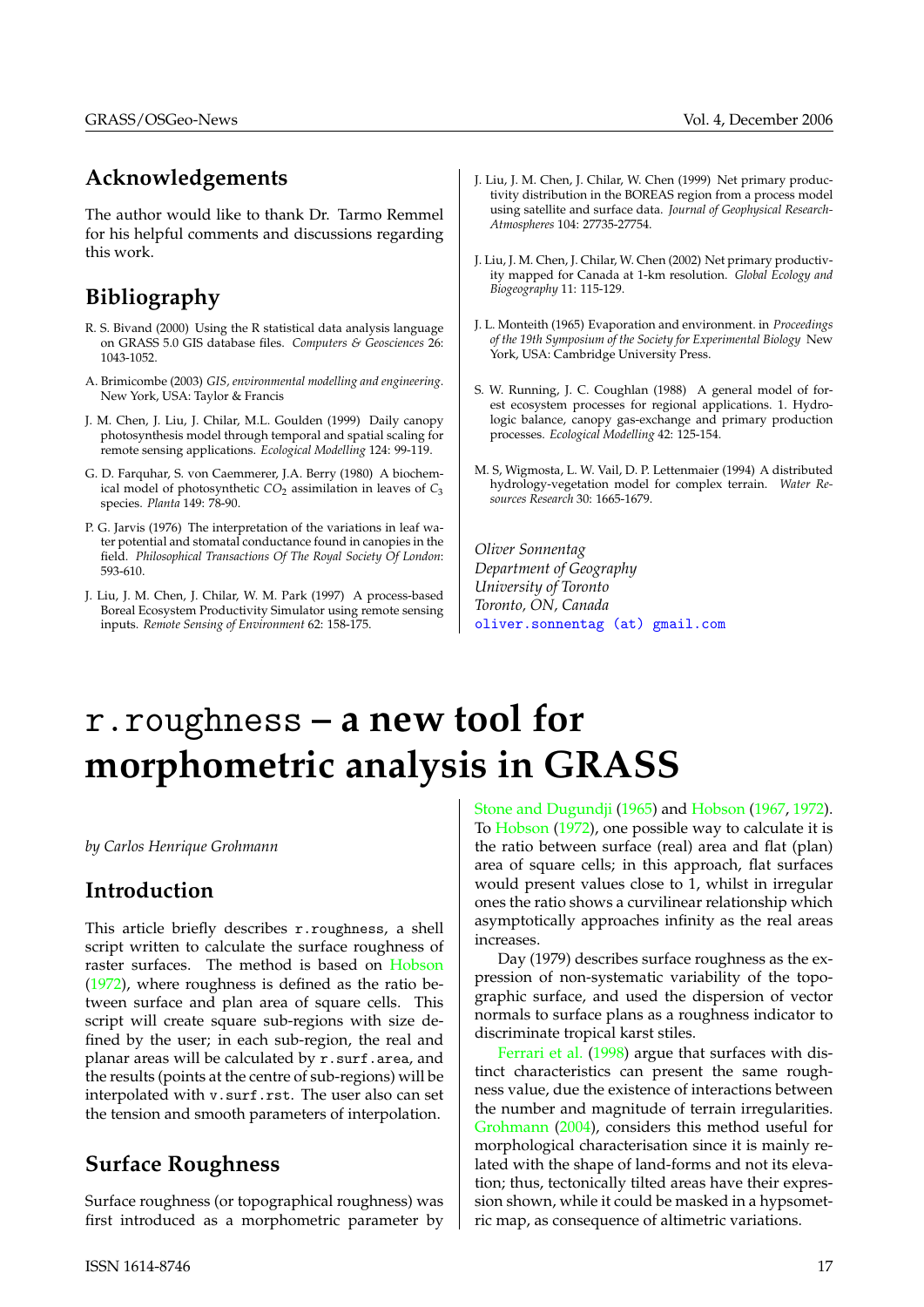

<span id="page-1-0"></span>

The method has been applied in studies related to morphology of lake bottoms [\(Hakanson,](#page-2-5) [1974\)](#page-2-5), as a discriminant of karstic areas [\(Day,](#page-2-6) [1979;](#page-2-6) [Kar](#page-2-7)[mann et al.,](#page-2-7) [1996;](#page-2-7) [Ferrari et al.,](#page-2-3) [1998\)](#page-2-3), for structural compartimentation of sedimentary basins basement [\(Grohmann et al.,](#page-2-8) [2005\)](#page-2-8), in morphometric analysis of alkaline massifs [\(Roldan et al.,](#page-2-9) [2006;](#page-2-9) [Grohmann et al.,](#page-2-10) [2007\)](#page-2-10), in structural analysis of strike-slip shear zones [\(Steiner et al.,](#page-2-11) [2006\)](#page-2-11) and for macro-geomorphological compartimentation [\(Grohmann & Riccomini,](#page-2-12) [2006\)](#page-2-12).

#### **Usage and Examples**

The script has five options: map, grid, rough, tension and smooth. map stands for the input raster surface and is the only required option. grid is the size of the sub-regions in which roughness will be calculated; the default value is 1000m. rough is the name for the output map; if a name is not provided, it will be set to input\_map\_ name.roughness.grid\_size. tension and smooth will be used by v.surf.rst for interpolation of roughness values; the default values are tension=40 and smooth=0.1.

The examples presented are from an area located in southeastern Brazil, southern region of São Paulo State. Local geology consists of NE-SW trending metapelitic and metacalcareous rocks where karstic landscapes developed over the carbonatic rocks, with altimetric differences up to 700m between noncarbonatic (pelitic, psamitic and granitic) crests and karstic valley bottoms. NW-SE trending dikes cut across the area and have a strong influence on geomorphological development (Fig. [1\)](#page-1-0). Surface roughness was calculated for grid sizes of 500, 1000 and



Figure 1: Study area. Figure 2: Surface roughness map, grid=500m.

<span id="page-1-1"></span>2000m.

With a grid size of 500m (Fig. [2\)](#page-1-1), a good correlation with land-forms can be seen. Higher roughness values are related with the Bethary River valley, developed over a NW-SE trending dike. Also, karstic valleys have smaller roughness values than non-carbonatic crests. The general picture of the features present in (Fig. [2\)](#page-1-1) can be seen in the map for grid size of 1000m (Fig. [3\)](#page-2-13), although is not possible to individualise the answer from each carbonatic unit. A grid of 2000m (Fig. [4\)](#page-2-14) does not give much information, indicating that land-forms within this area cannot be well described with a wavelength this large.

# **Concluding Remarks**

Surface roughness is a useful parameter for morphological compartimentation. r.roughness is a shell script that automises the process, but users must be aware that it uses r.surf.area to calculate both real and planar area for each grid cell (sub-regions) and that raster resolution plays an important role on area estimations.

The script is available through GRASS Wiki site  $3$  in two versions:  $r$ . roughness for GRASS 6.1+ and r.roughness60 for GRASS 6.0.x.

## **Acknowledgements**

This work was supported by FAPESP grant 04/06260-5 (C.H.G. Doctor's Degree Fellowship). The author is thankful to Tomás Senabre (Spain) for his feedback which helped to improve the script usability.

1.075

1.050

1.025

1.000

<span id="page-1-2"></span><sup>3</sup>[http://grass.gdf-hannover.de/wiki/GRASS\\_AddOns](http://grass.gdf-hannover.de/wiki/GRASS_AddOns)